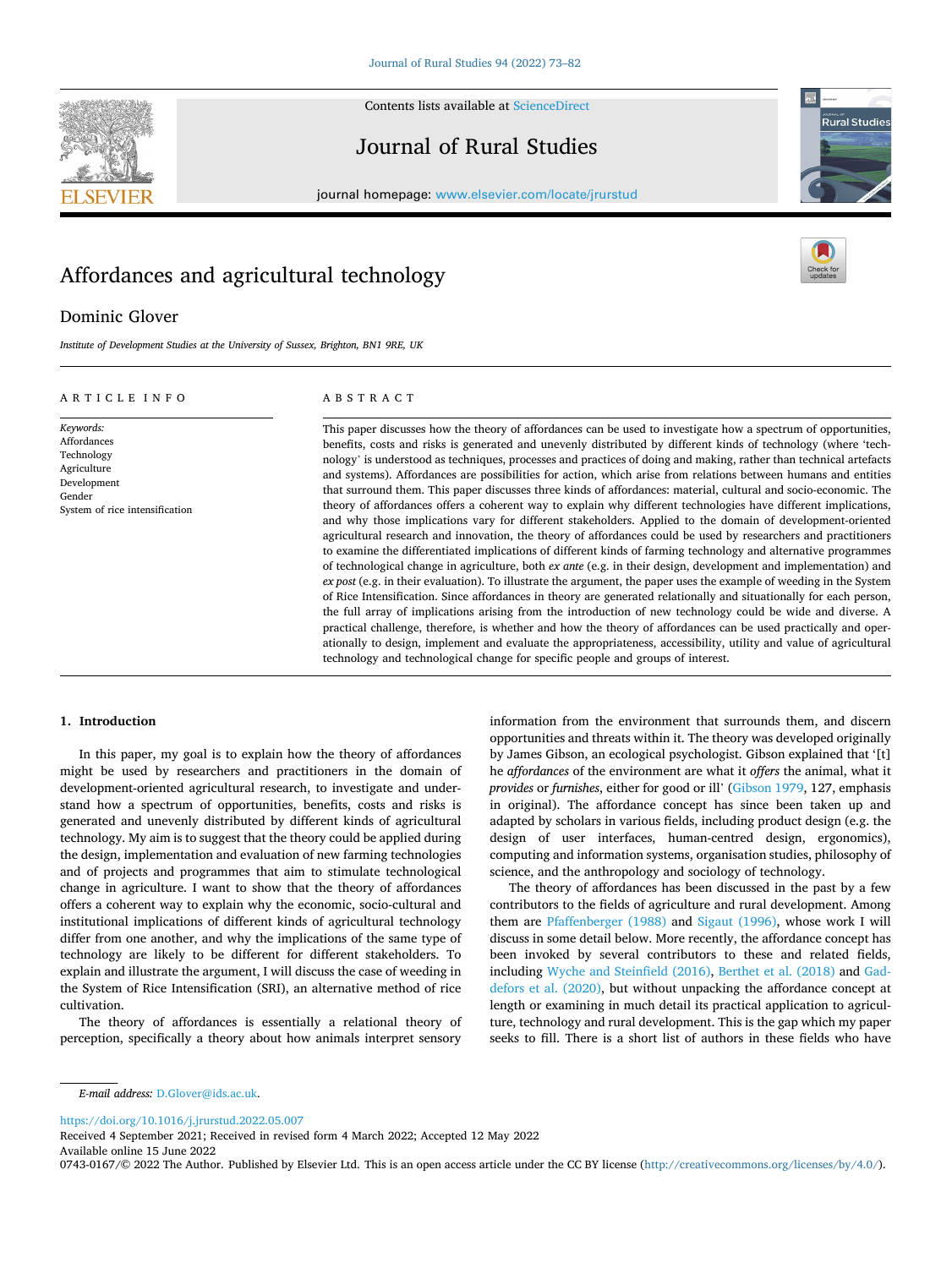explored the affordance concept in some detail while applying it in empirical research, including [Ditzler et al. \(2018\)](#page-8-0), [Smith et al. \(2021\)](#page-9-0)  and [Obeng Adomaa et al. \(2022\). Nally and Kearns \(2020\)](#page-9-0) have used the concept for a detailed political-ecological examination of the affordances of the potato. Towards the end of this paper – after exploring the affordance concept at length – I will argue that these authors' treatments of affordance theory demonstrate its usefulness in our fields of research, while maintaining that the affordance concept still has more to offer, which has yet to be fully explored or exploited.

It will be helpful if I state at the outset that I am taking a technographic approach to technology [\(Jansen and Vellema 2011](#page-9-0)). This means that I use the term technology to mean not only technical artefacts, tools and systems, but also the techniques, practices, institutional cultures and forms of social organisation that are involved with the deployment and use of those artefacts, tools and systems. This is a technographic understanding of technology, associated with the ethnographic scholarship of social anthropologists such as Marcel Mauss ([Schlanger 2006](#page-9-0)), François [Sigaut \(1998\)](#page-9-0), and [Paul Richards \(2000\).](#page-9-0) Through a technographic lens, technology is viewed as a domain of technical practices, in which various tools and techniques are deployed purposefully to transform materials and so to achieve human, social objectives ([Jansen](#page-9-0)  [and Vellema 2011](#page-9-0)).

My approach to the affordance concept is sympathetic with recent discussions about materiality and relationality within rural studies, agricultural development, technology and innovation, and related fields. For instance, it was suggested by a reviewer of this paper that the affordance concept has something to say about farmers grappling with materiality, and the roles of nonhumans as 'actants' in agriculture (e.g. [Pigford et al. 2018;](#page-9-0) [Higgins et al., 2017](#page-9-0)). Along the same lines, it was also suggested that affordances belong to a relational sociology, in which the world may be interpreted as a fabric made of dynamic interactions among humans and entities that surround them, in which nonhumans of all kinds express a lively agency [\(Darnhofer 2020](#page-8-0), 505).

In the discussion below, I will discuss how the theory of affordances expresses the material and interactive qualities of dynamic relationships that connect humans and other entities, and refer to the relational ontology of actor—network theory (ANT) to elaborate upon these points. These approaches to technology and farming belong to a strand of scholarship that seeks to understand the world as a dynamic, alwaysemergent expression of entangled practices, performances and interactions, rather than a fixed or stable stage on which independent human agents act ([Darnhofer 2020\)](#page-8-0). The technographic understanding of technology – as practices and relationships and emergent institutions, rather than discrete 'things' that have independent force [\(Jansen and](#page-9-0)  [Vellema 2011;](#page-9-0) [Arora and Glover 2017](#page-8-0); [Glover 2018](#page-9-0)) – is, in my view, one sympathetic expression of this kind of 'more-than-human' agrarian sociology, which has been discussed in this and other journals (Legun [and Henry, 2017](#page-9-0); [Higgins et al., 2017](#page-9-0), [Seshia Galvin, 2018](#page-8-0)).

In this paper, from a practical and methodological perspective, I argue that affordances are a helpful 'way in' to an understanding of how and why technological designs offer different possibilities and opportunities to different kinds of people, depending upon who they are (their personal characteristics and capacities) and how they are situated (their structured position within institutions, networks, relationships and histories). My approach to the concept of affordance has been inspired and informed by scholars working within the anthropology and sociology of technology, including [Bruno Latour \(1992](#page-9-0), 2005), [Michel Callon](#page-8-0)  [\(1986\),](#page-8-0) Bryan [Pfaffenberger \(1992\),](#page-9-0) [Alan Costall \(1995\),](#page-8-0) [François](#page-9-0)  [Sigaut \(1996, 2002\)](#page-9-0), Ian [Hutchby \(2001\)](#page-9-0), [Tim Ingold \(2000\)](#page-9-0), [Tim Dant](#page-8-0)  [\(2005\)](#page-8-0) and [Auke Pols 2012, 2015](#page-9-0). Two other very valuable resources are Andrea Scarantino's *Philosophy of Science* article, 'Affordances Explained' [\(Scarantino 2003](#page-9-0)) and Anne-Laure Fayard and John Weeks' *Information and Organisation* article, 'Affordances for Practice' [\(Fayard](#page-8-0)  [and Weeks, 2014\)](#page-8-0). Perhaps the most concise and accessible overview of affordances (applied as a principle in design) can be found in Don Norman's entertaining book, *The Design of Everyday Things* [\(Norman](#page-9-0) 

[2002\)](#page-9-0).

The paper is organised as follows. Section 2 introduces the affordance concept and section [3](#page-2-0) explains the interactional, perceptual, experiential and relational qualities of affordances. The next three Sections [\(4](#page-2-0)–6) develop an argument that affordances can serve as an appropriate and useful lens through which to study development interventions and technological change, including in agriculture. My argument is that, before considering how the affordance concept can be applied usefully to the study of agricultural development interventions, it is helpful to consider three key questions: first, how affordances enable and constrain agency; second, how affordances change and can be intentionally modified; third, how affordances express and shape relationships between designers and developers of technical artefacts and systems, on one hand, and the potential or intended 'users' of those artefacts and systems, on the other. These three themes are addressed in turn (Sections 4–[6\)](#page-2-0) and they are keys to articulating a politics of technology and innovation, which is at the heart of many agricultural development encounters. Section [7](#page-4-0) then summarises, offering a practical suggestion that we should seek affordances within three kinds of relations: material, cultural, and socio-economic. In other words, Section [7](#page-4-0)  provides an initial indication of how affordances can be used to inform methodologies for research into technology, technological change, and related topics.

Section [8](#page-5-0) is a short section, which segues between the abstract and theoretical sections of the paper (2–7) and the empirical case of weeding in SRI, which is used in Section [9](#page-5-0) to illustrate how the affordance concept could be applied to analyse an empirical case of agricultural technology and development. Section [10](#page-6-0) then discusses how the affordance concept has already been applied to date by scholars such as [Ditzler et al. \(2018\)](#page-8-0), [Nally and Kearns \(2020\), Smith et al. \(2021\)](#page-9-0) and [Obeng Adomaa et al. \(2022\).](#page-9-0) This section also compares the affordance concept to the concept of 'landscapes of opportunity' [\(Sumberg et al.,](#page-9-0)  [2019\)](#page-9-0) and the capabilities approach [\(Alkire 2002\)](#page-8-0), with which it shares some common features. Section [11](#page-7-0) concludes with a short summary of this paper's contributions, as well as some brief remarks about methods and approaches for applying the affordance concept in research on agricultural technology and agrarian change.

#### **2. What are affordances?**

Gibson claims to have coined the term *affordance*, although it is simply a noun derived from *afford*, an ordinary verb, albeit in one of its less commonly used senses. While the term has something to do with being accessible or reachable, it is not centrally about financial or economic *affordability*. Affordances are immaterial things that are made available by the environment that surrounds an individual. Affordances might be thought of as dispositions of objects and environments, which provide opportunities for functional interaction, in other words, which generate potentials for those objects and environments to be put to use. The affordances of an object or environment are possibilities for action that enable and constrain agency, where 'agency' is understood simply as a 'capacity to act'. They have been called 'opportunities for action' ([Pols 2012\)](#page-9-0), 'opportunities for behavior [sic]' ([Pols 2015](#page-9-0), 239) and 'opportunities for use' ([Pols 2015,](#page-9-0) 240). A list of synonyms that might substitute for the verb afford might include terms such as *propose*, *provide*, *offer*, *furnish*, *present* [an opportunity] or *invite*. Norman proposes that the word affords could be replaced by 'is for,' although, as I will discuss below, the notion that an object or environment 'is for' a certain purpose is potentially treacherous [\(Norman 2002](#page-9-0), 11). Alternative nouns to replace affordance could include *proposition*, *proposal*, *offer* or *invitation*.

Box 1 displays some examples of ways affordances have been defined by sociologists and anthropologists of technology. Perhaps the most intuitive way to convey what affordances are is Alan Costall's suggestion that 'We can see, for example, that something can be eaten or thrown' ([Costall 1995](#page-8-0), 470). In this example, the possibilities of eating and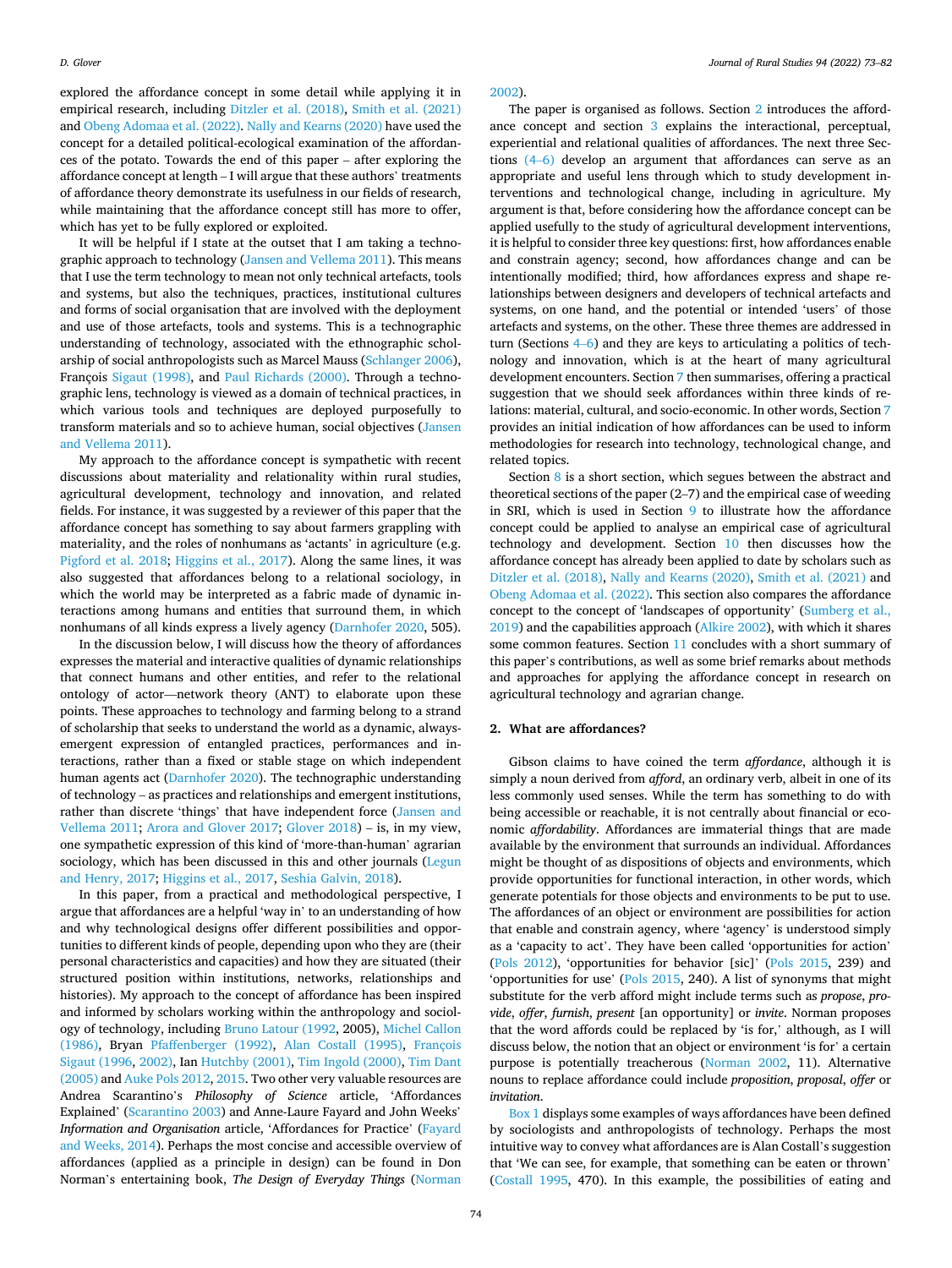#### <span id="page-2-0"></span>**Box 1**  Defining affordances

"An affordance is a perceived property of an artefact that suggests how it should be used." ([Pfaffenberger 1992,](#page-9-0) 503)

"Affordances are defined as 'environmental resources for behavior': a flat and smooth surface 'affords' physical opportunities that are put to use by a skater … The fact that wheat and rice produce both edible grains and straw, whereas reeds and rushes produce only useable straw, and maize or sorghum only edible grains, points to different affordances …" [\(Sigaut 1996](#page-9-0), 432)

"… affordances are functional and relational aspects which frame, while not determining, the possibilities for agentic action in relation to an object." ([Hutchby 2001](#page-9-0), 444)

"… the concept of affordance … refer[s] to the properties of an object that render it apt for the project of a subject." [\(Ingold 2002](#page-9-0))

"An affordance is a relationship between the properties of an object and the capabilities of the agent that determine just how the object could possibly be used." [\(Norman 2002,](#page-9-0) 11)

throwing are affordances – opportunities for functional interaction – perceived by us. However, while Costall's example is neat and simple to grasp, it is perhaps deceptively so, because it turns out that there are serious theoretical questions to be asked about whether affordances are best understood as intrinsic properties belonging to objects and environments; as dispositions of objects towards other entities within their environments; or as subjective perceptions in the minds of organisms that discern opportunities to put objects and environments to some kind of use ([Scarantino 2003](#page-9-0)). I see no need to choose among these interpretations. All of them contribute to a fuller picture, which suggests to me that the concept of affordance encompasses simultaneously material, perceptual, experiential and relational aspects. I believe that this richness of the affordance idea is what makes it interesting as a conceptual tool for thinking about technology, including agricultural technology, and its role in development. The next section elaborates briefly on the way affordances are made available materially, perceptually, experientially and relationally.

## **3. The character of affordances: interactional, perceptual, experiential and relational**

For an object to be 'eatable' or 'throwable' in practice, it must have material, physical characteristics that make it so; but the properties of the object provide only half of the story [\(Costall 1995](#page-8-0)). According to Gibson, the affordances of eating or throwing exist in the potential for *material interaction* between two entities. There must be a compatibility in the interaction between an object that is capable of being eaten or thrown and an organism that is capable of eating or throwing that object. In other words, the possibility of a material interaction between the two entities depends on the material, physical characteristics of both entities. The affordance arises out of this relationship between their respective capacities: the capacity of throwing or eating and the capacity of being thrown or eaten. Gibson called this relationship 'complementarity,' which defined the two entities as a functional pair. This relationship has been also been termed 'entanglement' by thinkers in the fields of design [\(Maier and Fadel, 2009](#page-9-0)) and information and organisation studies ([Fayard and Weeks 2014](#page-8-0)).

Affordances are *perceptual* in so far as they are not intrinsic properties of objects and environments, but properties of those objects and environments as perceived by the senses and apprehended by the minds of potential users [\(Pols 2012](#page-9-0)). In this sense, affordances are subjective rather than objective but, as we have just seen, they do relate to real biophysical characteristics of objects and environments, which are independent of the perceiver. However, for an affordance to exist for a given individual, it is not enough that the functional interaction is theoretically possible (e.g. that a person is in fact strong and dextrous enough to move a given object). The potential for use must be present in the mind of a potential user [\(Scarantino 2003,](#page-9-0) [Fayard and Weeks 2014](#page-8-0)).

Affordances are *experiential* in so far as they may be discovered through interaction and recognised through experience [\(Pols 2012](#page-9-0)). Norman prefers to say that affordances must be 'discoverable,' as well as 'perceivable,' if they are to be 'effective' [\(Norman 2002,](#page-9-0) 11). The point is that affordances can be discovered in practice (e.g. by trial-and-error), but also learned by observation and emulation, and this makes them cultural, or 'traditional' in the sense used by Marcel Mauss in his classic definition of techniques as *actes traditionels efficaces*, 1 because they can be passed by one individual, generation or cohort to the next. The sociologist Tim Dant picked up this point when he observed that an affordance could be perceived through both personal experience and by learning from others:

The affordance is not simply a fixed or physical property of the object or the environment because it is related to the human agency that perceives what it offers. Different human agents will perceive different agency in different objects although they may learn, either by trial and error or from each other, what a specific object might afford [\(Dant 2005](#page-8-0), 74).

Dant's account also highlights the *relational* character of affordances, which hinges on the fact that the possibilities for material interaction are properties that emerge out of a relationship between an object or environment that has certain biophysical attributes (e.g. size, shape, dimensions, apparent weight) and an organism, endowed with senses and abilities, that perceives opportunities which those attributes present to it (i.e. an appreciation that the object's or environment's size, shape, etc. place it within or beyond that specific organism's capacity to interact with it) (cf. [Fayard and Weeks 2014](#page-8-0)).

## **4. Affordances as enablers of and constraints upon human agency**

It follows from the relational quality of affordances that the affordances of a given object or environment will be different for different individuals [\(Dant 2005](#page-8-0)). According to Norman,

This relational definition of affordance gives considerable difficulty to many people. We are used to thinking that properties are associated with objects. But affordance is not a property. An affordance is a relationship. Whether an affordance exists depends upon the properties of both the object and the agent. [\(Norman 2002](#page-9-0), 11)

While Dant's and Norman's accounts might seem to imply that affordances arise in relation to individual human agencies, it may be more precise to state that agency itself – the capacity to act in a specific

<sup>&</sup>lt;sup>1</sup> "Traditional efficient [or effective] acts."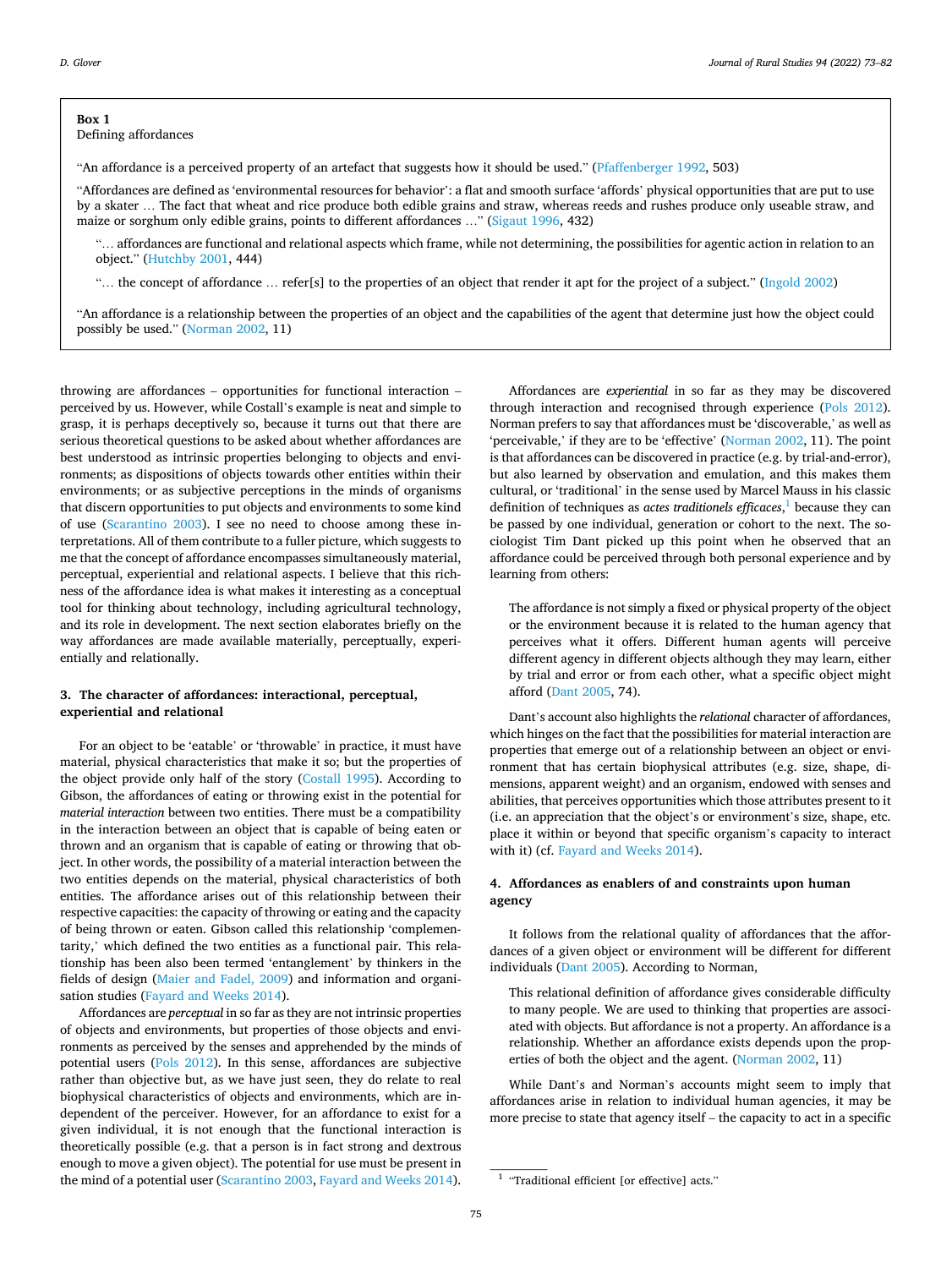situation – emerges as a distributional effect of the way affordances are generated for particular people in relation to the objects and environments that surround them in particular places and at particular times ([Ingold 2002](#page-9-0)). In other words, agency itself is an effect that arises from the dynamic relations among people, places and things. And, because agency is not evenly distributed through actor—networks, power is distributed in this way, unequally, across socio-technical systems and processes [\(Arora and Glover 2017;](#page-8-0) [Stirling 2014\)](#page-9-0). Our challenge, as scholars of agricultural development, is to discover ways to think practically about how different kinds of farming technology generate affordances relationally and distribute them unevenly, for particular configurations of rural people, places and times.

[Norman \(2002\)](#page-9-0) distinguishes between *affordances*, which are objective possibilities for physical interaction, and *perceived affordances*, which are the sub-set of affordances actually noticed and recognised by an agent. This leads him further to suggest that affordances come to be noticed by means of *signifiers*. For designers like Norman, the practical lesson is that affordances can be made more apparent to potential users by means of hints and prompts, which can be built into, or added onto, an object. Examples of signifiers would include an obvious handle that is given to an object, or signs and symbols that designers add to a device to make its intended functions more apparent ([Norman 2002](#page-9-0), 18). But this designer's account of affordances seems to imply, after all, that affordances are features that are intrinsic to objects, rather than emergent properties of relationships between people and things. It also highlights the designer's framing of potential users, as people with known or predictable attributes, who need to be encouraged and enabled to interact with the object in certain, desired or expected ways. This is obviously a practical way for a designer to proceed, but for technographers it is a potentially risky approach, for two reasons: first, because it downplays the understanding that affordances arise in relation to natural environments of all kinds, not just designed artefacts; second, different people bring unique capacities, values, needs and intentions to an interaction with the environment. If we want to understand why it is that two people can look at the same farming technology and perceive different affordances within it, we need a more thoroughly relational account ([Maier and Fadel, 2009\)](#page-9-0).

The perception of affordances obviously depends on biomechanical, sensory, neurological and cognitive processes within the individual, but it is also social and cultural ([Pols 2012\)](#page-9-0). Relations between entities, which generate affordances, involve symbolic and ritual interactions as well physical and material ones. [Pfaffenberger \(1992\)](#page-9-0) explained this neatly in a short discussion of the symbolic meanings conveyed by the furniture placed in Victorian entry hallways. Chairs and benches in this liminal space had to look attractive, but they were also designed to be austere and uncomfortable. They were intended to clearly demarcate the social and class distinctions between tradespeople, who were made to wait in the hall, and guests and visitors of the master, who saw the hall as they were conducted through it directly into the more comfortable and exclusive spaces beyond it [\(Pfaffenberger 1992](#page-9-0)). The hallway and its furnishings were supposed to present different affordances to different types of people. Moreover, an individual needs some contextual knowledge regarding their positionality in relation to institutions and cultural norms in order to perceive the opportunities afforded to them by the objects and environments which they encounter [\(Pols 2012](#page-9-0)).

Some accounts of affordance theory distinguish affordances from 'negative affordances' or 'anti-affordances' (e.g. [Norman 2002,](#page-9-0) 11). This is a way to highlight the potential for some types of affordance to operate as constraints on, rather than enablers of, agency ([Fayard and](#page-8-0)  [Weeks 2014\)](#page-8-0). An object or environment might offer a rich array of affordances that empower by creating many action possibilities, or multiple constraints that stifle every initiative. The specific combination of affordances and anti-affordances in each situated relationship makes some objects more versatile than others, and some environments richer in opportunities for agency to act in pursuit of its goals.

## **5. Affordances and development processes: the dynamism of affordances**

Affordances are dynamic. Just as the affordances of an object or situation could be quite different for individuals at different ages or stages of life, it follows that they can change for the same individual through the life course. For example, an adolescent who is growing taller and stronger discovers that the range of affordances available to them has increased, whereas an elderly person, whose physical strength is declining, finds that their capacity to interact with objects and environments is decreasing. As well as biophysical alterations, changes in affordances can arise from alterations in cultural status (e.g. transitioning from childhood to adulthood, becoming a parent, or needing a carer) or socio-economic position (e.g. a change of job or an increase or decrease in income).

Affordances can change in this way, qualitatively and quantitatively as time passes, without any requirement of intentionality on the part of the person concerned; but they are also potentially malleable, intentionally, at the initiative of the actor him or herself or through an intervention by a third party. For example, an individual could enlarge the affordances available to her by increasing her income or accumulating wealth, acquiring knowledge, developing new skills, and gaining experience:

While the complete beginner may be incompetent with even the most basic tools, her gradually increasing bodily skills and accumulating embodied knowledge open up the affordances (both cultural and material) of more advanced and sophisticated tools, which become more accessible to her, and thus her field of practice and the range of achievement available to her also increase ([Arora and Glover 2017](#page-8-0): 6).

In other words, as [Dant \(1998\)](#page-8-0) has shown for the case of windsurfing, a combination of competence, cultural capital and economic capacity determine the possibilities for a particular windsurfer and a given assemblage of windsurfing equipment (board, mast, boom, sail and harness) to interact together. A complete novice and a beginner's kit are fit for one another in terms of skill and ease of use, whereas an experienced windsurfer progressively expands her capacity to use more advanced and sophisticated equipment as her capabilities (i.e. the affordances available to her) are enlarged, through a combination of superior biophysical capacities (i.e. dexterity, strength, agility, etc.), cultural capital (being recognised as a skilled user, for whom advanced kit is suitable) and socio-economic resources (e.g. the wherewithal to purchase, hire or borrow, and perform more risky feats with, more specialised and refined equipment, which is typically more expensive). $^{2}$ Both the subject and the object in this relationship matter: an experienced windsurfer can accomplish more than a beginner can with a beginner's board and sail, yet, if they want to attempt some advanced manoeuvres or tricks, they will still need to use more sophisticated equipment. Ecological anthropologist Tim Ingold argues that this reciprocal constitution of a particular object's affordances and a specific subject's capabilities – in other words, their agency – is fundamental. It defines the subject's 'effectivity' – or the 'action capabilities of the agent—what he or she is practically equipped to do' [\(Ingold 2002,](#page-9-0) 31).

If a working definition of development is the enlargement of a subject's action capabilities, or agency, and specifically their ability to achieve goals they value [\(Sen 1999](#page-9-0)), then it becomes clearer that enlarging and improving each person's affordances should be the essential purpose of development interventions. Technological

 $^{\rm 2}$  Being recognised by peers as a competent practitioner is a non-trivial factor alongside actual ability and the financial capacity to hire or buy advanced equipment. This 'social licence' to practise difficult skills at advanced levels is reflected in the language sometimes used by sporting initiates to make fun of incompetent-but-affluent beginners, who have 'all the gear but no idea'.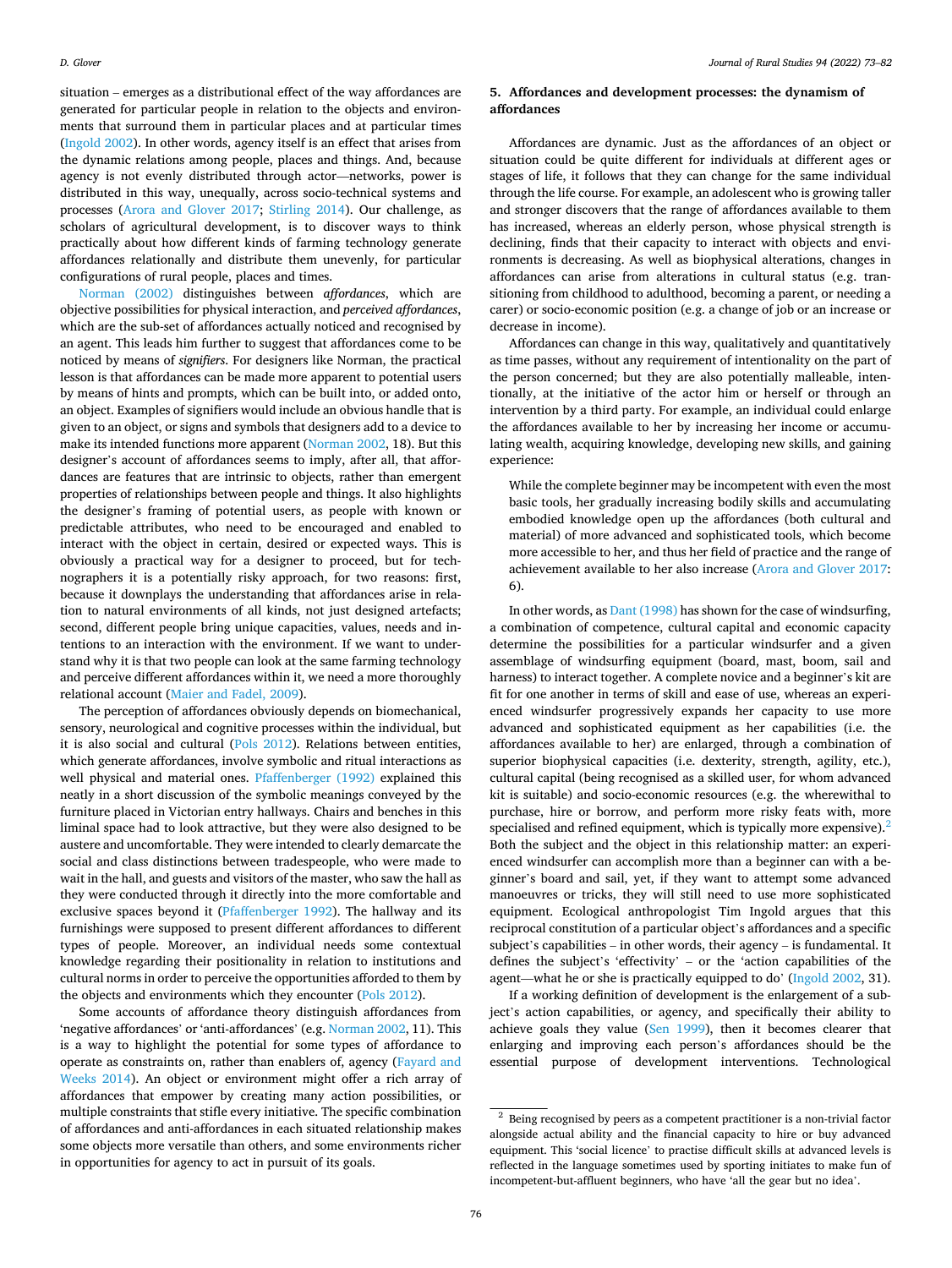<span id="page-4-0"></span>innovation, and the circulation and promotion of new technologies, are often central to agricultural development efforts, where the underlying goal is to expand and raise awareness of the affordances available to members of a given community or group. Any such intervention is freighted with ethical concerns: whose interests, goals, assumptions and values are embodied in the initial design of a technology? The affordances of a technology express and reflect the relationship between the organisations and people that design, develop and introduce technologies, on one hand, and populations of intended or potential 'users' and beneficiaries, on the other. This is a relationship that is typically infused with inequalities of power.

## **6. Affordances, agency and power: relations between designers and 'users'**

Affordances may be found and recognised in natural objects and environments, but they can also be created or introduced intentionally by the designers of technical tools, machines and systems [\(Norman](#page-9-0)  [2002; Pfaffenberger 1988;](#page-9-0) [Winner 1980; Suchman 1987](#page-9-0); [Ingold 2002](#page-9-0)). Designed affordances establish relationships, or mediate, between the designers/makers and other people and groups, who interact with the designed artefacts, perceive their potential uses, and respond (or not) to the opportunities which they represent. The affordances embody the designers' assumptions about the intended users of their artefacts, and their expectations about how the artefacts should be properly used. The affordances are intended to encourage and facilitate proper use, and discourage uses that might be undesirable (according to some perspective or interest) or dangerous [\(Fayard and Weeks 2014](#page-8-0); [Pols 2015](#page-9-0)). The affordances that are built into crop varieties, farm machinery and agricultural technology packages are expressions of a programme or script, which aims to govern the behaviours of farmers, labourers and others involved in agricultural production ([Akrich 1992](#page-8-0)). However, the script needs to be interpreted for performance, and it can be subverted or ignored, as well as obeyed ([Arora and Glover 2017\)](#page-8-0). This means that the local configurations of social and technical relations and patterns of practice, which emerge from processes of innovation and technological change, are expressions of a contingent negotiation among situated actors, who are endowed with various resources and capacities, and animated by a variety of motives, values and priorities ([Glover et al.](#page-9-0)  [2017;](#page-9-0) [Glover 2018](#page-9-0)). While the designed affordances of an artefact or technical system might be optimised to support an intended use, they could still allow, or might fail to prevent, alternative uses. It is also important to notice that features which create positive affordances for one individual or group might generate negative affordances (or outcomes) for another group ([Maier and Fadel, 2009](#page-9-0)).

Here, the relational ontology of actor—network theory (ANT) is useful, because it provides a language for thinking about the ways objects and artefacts mediate between human actors. By mediating, they help to crystallise configurations of social relationships, including unequal distributions of power and influence ([Callon 1987;](#page-8-0) [Latour 1991](#page-9-0), [1992\)](#page-9-0). Inventors, designers and makers of technological artefacts and systems attempt to use objects and artefacts to enrol other actors into their networks, configure their social relations, and impose scripts upon them in ways that channel and constrain their agency. However, those intended 'users' of technology may also resist and subvert the roles assigned to them ([Akrich 1992](#page-8-0); [Arora and Glover 2017](#page-8-0); [Glover et al.](#page-9-0)  [2017;](#page-9-0) [Fayard and Weeks 2014](#page-8-0); [Pols 2015\)](#page-9-0).

This is why it is potentially treacherous to say that an object 'is for' a specific purpose: the purpose could be indefinite, contingent, and contested. An object might be designed with an intended application or technique in mind, but the uses to which that object is eventually put, how, and by whom, depend on the needs, intentions and initiatives of other agents (whose agency is conditioned by their physical and mental capacities and mediated by the material, symbolic, socio-economic and political relationships that exist within the situation). As Pfaffenberger explains,

Affordances are inherently multiple: Differing perceptions lead to different uses. You can drink water from a cup to quench thirst, but you can also use a cup to show you are well bred, to emphasize your taste in choosing decor, or to hold model airplane parts.[\(Pfaffen](#page-9-0)[berger 1992,](#page-9-0) 503)

An artefact might be put to uses that were not intended or anticipated by its designer or maker, or which might even be inimical to the interests and values of the designers. (This exploitation of emergent affordances, to apply designed artefacts and systems to purposes that were not conceived or planned by their designers, has been termed *exaptation* in the innovation literature ([Gaddefors et al. 2020](#page-8-0)).) Some such uses could be risky or dangerous. The existence of these undesirable uses might lead designers or regulators to apply signifiers, such as warning signs and prohibition notices (backed perhaps by fines and other punishments or disincentives), to discourage the exploitation of some kinds of affordance [\(Norman 2002;](#page-9-0) [Pols 2012\)](#page-9-0). Contractual terms and civil sanctions might also be used to prevent or discourage unwanted actions that would otherwise be available to users. A relevant example from the agricultural domain is the imposition of licensing conditions which prevent farmers, who purchase transgenic seeds from commercial companies, from saving, exchanging or re-using seed: infringement is punishable through civil courts.

### **7. Where to seek affordances**

We are now equipped to draw out some general inferences, which could enable development scholars and professionals to think about technology (including agricultural technology) through the conceptual language of affordances. I suggest that a major implication is that we should approach the study of technology through three types of relations:

- 1. *Material.* This is the domain of material interactions and biophysical relations between users and objects/artefacts. Essentially, the guideline here is to consider the relationship between attributes of things and environments, such as size, weight and dimensions, relative to capacities of individuals and groups, such as height, strength and dexterity. For example, the same farming implement will likely have very different affordances for an infant, an ablebodied adult, an adult with a physical disability, and a frail, elderly person. This could be called a realist perspective on affordances.
- 2. *Cultural.* This is the domain of symbolic relations and ritual interactions. Cultural institutions and norms, such as gender roles, relations between generations, and performances of identities such as caste, ethnicity and sexuality, strongly influence the scope of people's entitlements and freedoms to engage with technologies of different kinds. For example, in any given society, the freedom of an individual to use certain objects (e.g. types of machines, clothing, modes of transport or articles of furniture) may be conditioned by social rules and institutions, with sanctions imposed for transgression. This means that the affordances of a given object could be different for a young woman compared with her classmate of a different ethnicity, her own mother, an adult male, or a priest. This might be called a constructivist or interpretivist perspective on affordances.
- 3. *Socio-economic.* This is the domain of social and economic relationships. Wealth, income, consumption, jobs and livelihoods are all important shapers of human relations. They distribute economic capacity (power), and by doing so they help to determine the affordances of objects and environments for different individuals and groups. Obviously, a rich land-owner is likely to perceive many more opportunities in his environment than a landless farm labourer, and will enjoy a much greater capacity to exploit them. A more important point is that people whose position within economic institutions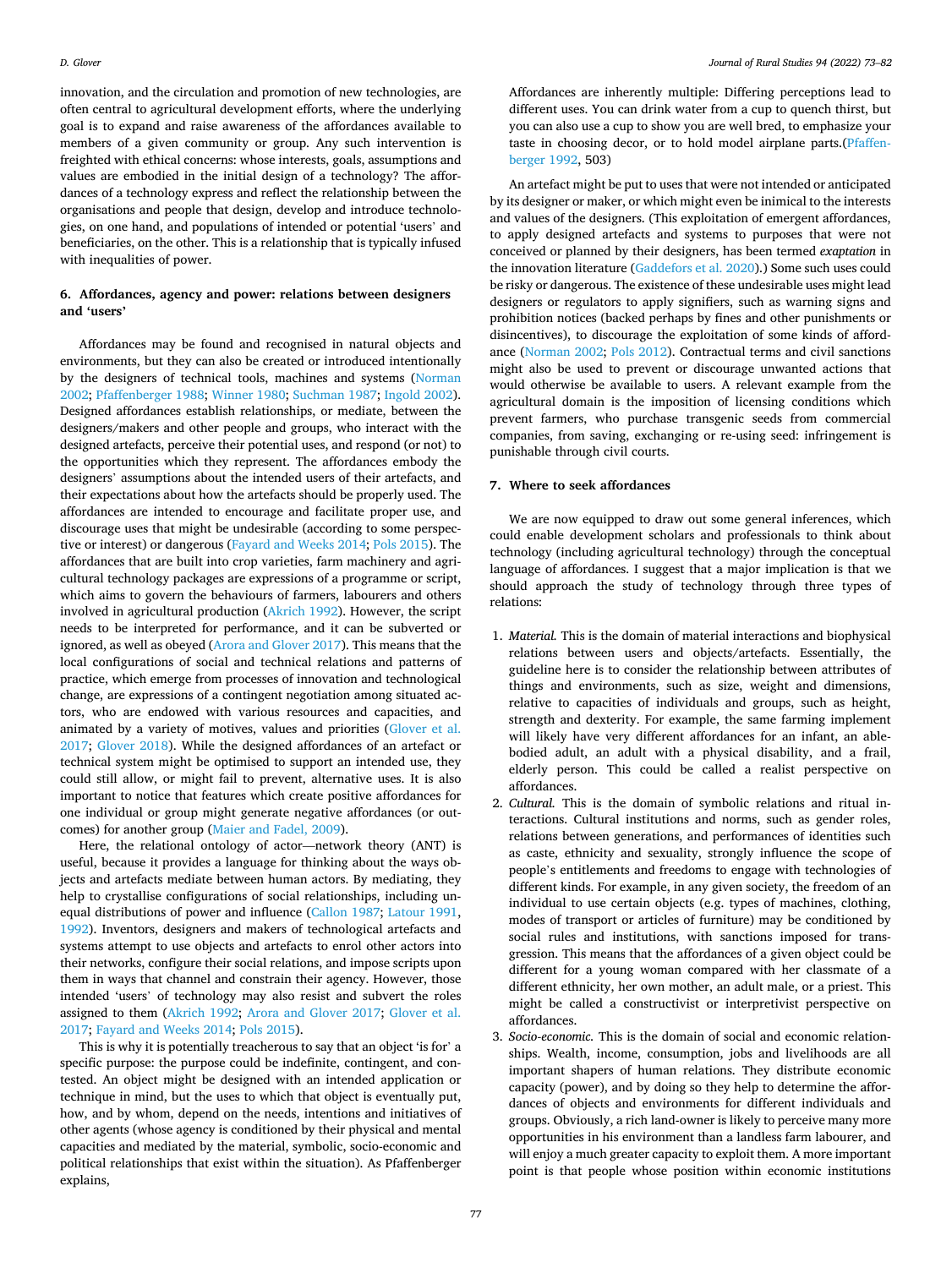<span id="page-5-0"></span>endows them with greater power can have a larger influence on the configuration of affordances and opportunities that are available to others, as well. This might be termed a political economy perspective on affordances. For example, a Bill Gates or a Steve Jobs has a very substantial capacity to shape, not only how technological artefacts and systems are designed to work, but also how and where they are manufactured, how and to whom they are marketed, the price at which they are sold, and so on.

#### **8. Affordances as a lens on agricultural technology and development**

The theory of affordances opens up insightful ways to think about farming technology as technical practice, which brings into the centre of attention the relationships between technical artefacts and systems on one hand – including living organisms, such as scientifically improved crop cultivars – and potential users (i.e. farmers, labourers and agricultural communities) on the other. This technographic perspective places the agency of technological practitioners – farmers, agricultural labourers and rural households – at the centre of attention. It sees their agency as capacities for action that are enabled and constrained by positive and negative affordances, which arise from contextually specific configurations of material, cultural and socio-economic agrarian relations.

In turn, this focus on the agency of technological practitioners offers a distinct perspective on agricultural development interventions, which affirms that, instead of thinking about the introduction of new farming technologies to new users as a 'transfer' or 'adoption' of discrete, readymade 'technology packages,' we are better off understanding the new technologies as 'propositions,' comprising new tools, techniques and modes of working, which lead (at least potentially) to a reconfiguration of material, symbolic, social and economic relationships [\(Glover](#page-9-0)  [et al., 2019\)](#page-9-0).

This perspective through the lens of affordances also brings into focus the potential for miscommunication, misunderstanding and conflict between organisations that promote novel farming technologies, on one side, and rural people whose existing livelihoods and farming methods are targeted for change, on the other. This is a relationship between agents who are typically endowed with unequal resources of wealth and power, whose views and perceptions – about what a technology is 'for,' its usefulness and relevance, and the value to be placed on its costs and benefits – may not be aligned, or compatible. Recognising the potential for such divergent dispositions in relation to a technology provides a window onto the technology's politics and its potential to emancipate and empower or oppress and dispossess. The next section explores an empirical case to shed light on how this works.

#### **9. Affordances in the System of Rice Intensification**

SRI is an alternative method of rice cultivation that was inspired by certain physiological and morphological characteristics (i.e. biophysical and material affordances) of rice plants. SRI's developer, Henri de Laulanié, had learned from scientific sources and direct observation that rice seedlings have the capacity to produce numerous shoots and large, grain-bearing panicles (ears) when they are raised in a fertile nursery for just a few days, then transplanted gently into well prepared soil, where they are given abundant space, sufficient but not excessive moisture, and effective protection from competition from weeds and other rice plants. SRI was designed to exploit this precocious and vigorous growth potential of individual rice plants [\(Glover 2011](#page-9-0)).

SRI was also designed with and for a specific community of resourcepoor rice farmers in a specific location and time. The local conditions made it desirable to develop and promote methods of rice cultivation that could be productive on small plots of land cultivated largely by hand, without depending on external inputs of fertiliser or improved rice varieties that were completely unavailable or costly and hard to obtain.

Laulanié explicitly anticipated that, since SRI methods were based partly on the physiology of rice plants, they could be useful to rice growers in other settings, but he knew that adaptations would be needed to suit different socio-economic and agro-ecological conditions ([Glover 2011](#page-9-0)). In other words, a consideration of the affordances of irrigated rice farming was intrinsic to SRI's development, and to its prospects for extension to other sites.

Under well controlled conditions, SRI methods can produce more grain while saving seed and reducing water consumption; however, compared to traditional methods of transplanted wet-rice farming, SRI requires more attentive management and a more punctilious perfor-mance of key farming operations ([Berkhout et al. 2015\)](#page-8-0). Laulanié said that the seedling nursery should be 'garden-like', and this in a way is a key to understanding his ambition for SRI as a whole system: that it could translate onto the scale of the (small) field and farm the special care that a gardener gives to individual plants and small beds in his or her garden.

This translation across scales has proved to be challenging. Multiple academic studies and other field reports have found that many rice farmers, having been introduced to SRI, have not followed the recommended practices faithfully, or have abandoned SRI after experimenting with it for a season or two – in some instances, despite having personally experienced high yields or a good economic outturn (e.g. [Moser and](#page-9-0)  [Barrett 2003; Taylor and Bhasme 2019](#page-9-0); [Senthilkumar et al., 2008\)](#page-9-0). With a focus on weeding, and citing examples from peer-reviewed studies of SRI in South Asia, this section explores the material, cultural and socio-economic affordances that help to explain why this is so.

In the limited space available here, it is not possible to explore all the ramifications of a change to weeding methods. The objective is only to illustrate how the material, cultural and socio-economic affordances of different methods and tools influence the performance of weeding in SRI, shape the distribution of SRI's costs, benefits, risks and opportunities, and help to determine who practises SRI, and how they do so.

Weeding is a notable area in which SRI diverges from traditional methods of irrigated rice cultivation. Flooding paddy fields is an effective way to suppress many kinds of weeds, but in SRI the rice fields are supposed to be kept moist, or only shallowly flooded, and allowed to drain at intervals, instead of remaining continuously under a deep layer of water. Under these conditions, alternative methods of weed control are needed. Weed suppression is especially important, because very young rice seedlings are tiny when they are transplanted, making them very vulnerable to being overtaken by fast-growing weeds. For decades, agronomists have promoted mechanical rotary weeders as tools for weed control with reduced irrigation. Rotary weeders churn the soil between rice plants, uprooting, chopping and burying weeds as they go ([Hansda 2018](#page-9-0)).

The SRI-induced changes to weeding alter the material, cultural and socio-economic affordances of rice farming. In traditional wet rice, weeds are removed manually, typically by working parties of women. The introduction of mechanical weeders disrupts this convention, with several ramifications. First, work with machines is typically regarded in rural South Asia as men's domain. This view is linked to perceived and real differences in men's and women's capacity to do heavy and technical work. Asking women to use machines may be regarded as culturally inappropriate as well as beyond their physical capacity. (In fact, many of the available machines are found heavy and cumbersome by both male and female operators.) Thus, the transition to mechanical weeding disrupts traditional gender roles, either by involving men in weeding or by involving women in the use of machines ([Hansda 2018](#page-9-0); [Taylor and Bhasme 2019\)](#page-9-0).

The material relationships among weeders, labourers, and soils have shaped the affordances, for different people, of weed management according to SRI principles. For example, weeders of different designs perform differently in different kinds of soils and different moisture conditions, making them easier to use and more effective in some situations than in others [\(Taylor and Bhasme 2019](#page-9-0)). Rotary weeders are also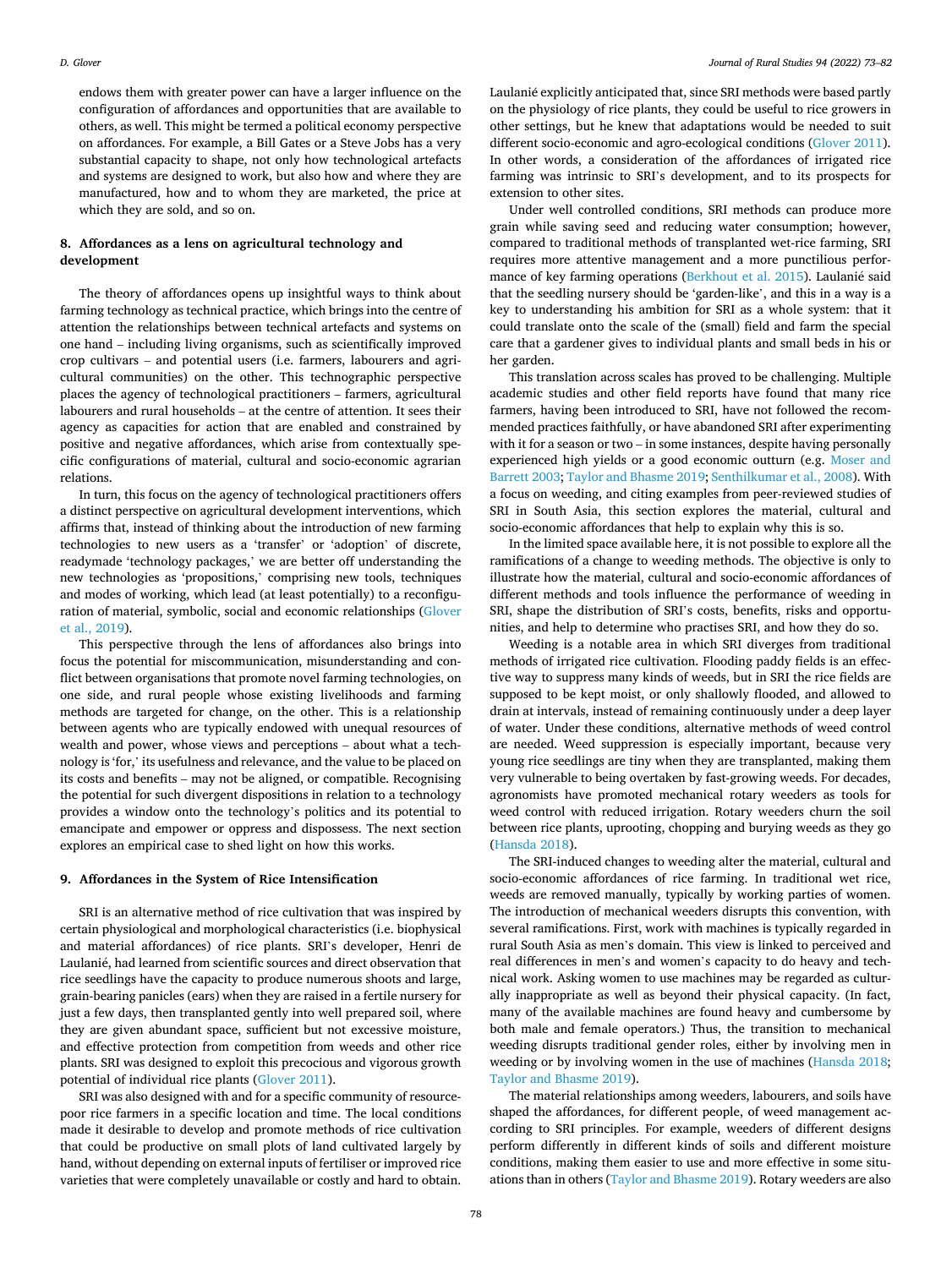<span id="page-6-0"></span>unsuitable for removing weeds that grow very close to the rice seedlings, so that, in practice, farmers often find it necessary to follow a pass with the mechanical weeder with a supplementary manual weeding to remove weeds that have emerged right next to rice plants. However, this supplementary weeding can be done by just one or two people (usually women) instead of a larger group [\(Taylor and Bhasme 2019\)](#page-9-0).

Difficulties of refining and optimising the material and economic affordances of weeders has made it challenging to translate some of Laulanié's rice-farming principles into practice. Laulanié argued that the optimum distance between rice plants should vary according to the local growing conditions. He recommended that the spacing of transplanted seedlings should be adjusted by farmers to suit the characteristics of the rice variety, the soil quality, ambient temperature, and other factors that could affect the growth of the young plants [\(Berkhout and Glover 2011](#page-8-0)). For this principle to be put into practice, rotary weeders of different widths, or adjustable widths, would be required. A few weeders with adjustable heads have been developed, however, with additional moving parts they have proved to be more complex and expensive to design and manufacture, heavier and more cumbersome to use, and liable to break down. It is partly for this reason that, in practice, SRI training protocols typically recommend a fixed standard for spacing transplants, usually 25 cm by 25 cm; it is very rare that farmers are encouraged to deviate from this norm [\(Glover 2014](#page-9-0)).

The transition to mechanical weeding also changes the sociality of weeding, as it transforms the task from a group activity (often performed by women) to a solitary one (which may be performed by men). Mechanical weeding eliminates drudgery for women ([Vent et al. 2017\)](#page-9-0), but it also reduces their opportunities for employment and eliminates the sociable interaction that formerly accompanied the work. Women working alone in fields can feel, and be, more vulnerable to sexual assault or gender-based violence. The fact and the perception that operating mechanical weeders is physically demanding, solitary, and repetitive make it more likely that the task will be performed by younger, male manual workers who are constrained to work for a wage ([Hansda 2018](#page-9-0)). There is an intersection here, of cultural and socio-economic relations, which shapes the affordances of mechanical weeding, and influences the dispositions of different actors (e.g. women and men, farmers and wage labourers) towards SRI.

The change to mechanical weeding reduces the number of workers needed to perform the task, making it easier for a farmer to convene a working party and sharply reducing the time required to complete the job. It reduces demand for labour overall, which can be an advantage for the farmer but a disadvantage for wage workers; or, in some studies, the shift from collective female to individual male labour in weeding entailed an increased cost for the farmer, due to the higher wages typically paid to men than to women ([Gathorne-Hardy et al., 2016](#page-8-0); [Senthilkumar et al., 2008\)](#page-9-0). In households that rely on family labour to manage a small rice plot, mechanical weeding can save time, which allows the responsible household members (usually women) some respite, or the opportunity to spend time on other domestic tasks or income generation ([Hansda 2018](#page-9-0); [Vent et al. 2017\)](#page-9-0).

The brief illustrations presented here are enough to show how and why the ramifications of switching to mechanical weeding and SRI could be different for large and small farmers, men and women, land-owners and landless wage labourers, and so on. While SRI might offer, in principle, a set of technical and economic advantages to rice farmers, the specific affordances encountered by each actor involved in the cultivation process emerge situationally, through a kind of refraction, from particular material, cultural and socio-economic interactions and relations. My argument in this paper is that a methodical study, through the lens of affordances, could bring these ramifications to the surface.

In India, the differential affordances of various SRI practices for different age and gender groups were appreciated as they were experienced by farmers, farm workers and extensionists on the ground, in diverse agro-ecological, institutional and policy settings. As they grappled with the opportunities and challenges presented by SRI, individuals and groups explored practical ways to apply (or not) the SRI principles to their own situations and purposes. This resulted in the development of a variety of differently configured farming practices in different places ([Sen et al., 2017\)](#page-9-0). This diversity of real-world practices was an effect that could be celebrated as a reflection of SRI's intrinsic adaptability, an expression of its flexible principles. However, this flexibility in adaptive practice was rarely well anticipated or supported by programmes and organisations that promoted SRI to farmers. Usually, preoccupied with applying cultivation methods that had been designed around the physiology of rice plants, SRI's promoters introduced the new method in ways that were remarkably dogmatic and inflexible [\(Glover 2011](#page-9-0), [2014\)](#page-9-0). The material and biophysical affordances of rice plants and their relations with soils, water and nutrients received a lot of attention, but other kinds of affordance and other relationships in the rice farming enterprise received much less. An affordance lens could have been applied to better anticipate individual and local needs and support local adaptation. This might have allowed the community of SRI practitioners and promoters to meet with more success.

## **10. Applications of affordance theory in agricultural development literature**

The theory of affordances has been discussed by only a few contributors to the literature on agriculture and rural development, including [Sigaut \(1996\)](#page-9-0) and [Pfaffenberger \(1988\)](#page-9-0). In a more recent contribution, [Ditzler et al. \(2018\)](#page-8-0) used the affordance concept to assess the utility of a selection of systems-analysis tools that could be used to support decision making and problem solving in an agricultural innovation and development context. Drawing on a different selection of sources than the ones used in this essay, Ditzler and colleagues defined affordances as 'a function provided by an object through an interaction with a user' ([Ditzler et al., 2018](#page-8-0), 20). This is a functional definition, which emphasises what an artefact is supposed to be for (e.g. according to a designer or within the terms of a design specification), rather than a more open conception of the opportunities it might offer for use by a spectrum of different actors ([Pols 2015](#page-9-0)). [Ditzler et al. \(2018,](#page-8-0) 21) also distinguished 'functional affordances' from 'structural affordances,' which they defined as intrinsic properties of a tool. Their approach implicitly emphasised the intentional creation of affordances by designers - albeit through an iterative consultation process with intended users - rather than the relational emergence of affordances through relational interactions with diverse actors, regardless of whether those actors were intentionally engaged with by designers during the design process. Applying this approach, [Ditzler et al. \(2018\)](#page-8-0) identified a list of affordances which they believed were provided by each system-analysis tool they considered, as viewed from the perspective of the organisations and programmes that might want to use such tools to increase their own effectiveness in pursuit of their development objectives.

This is one way to apply the theory of affordances, however, in my view it is rather an instrumental application, which prioritises the perspectives of programme designers and implementers. The theory can also be used in a more critical mode, to investigate the distribution of agency and the relationships of conflict and cooperation among the range of actors and interests involved in innovation and development processes. In other words, Ditzler and colleagues might have used a more thoroughly relational approach and a different methodology to reveal constraints (i.e. anti- or negative affordances) as well as affordances; or to reveal the range of affordances for other involved stakeholders instead of the programme managers; or to allow other, more unruly and discordant affordances to be revealed, such as might arise from conflictual or non-consensual interactions between development organisations and their supposed beneficiaries.

The approach taken by [Smith et al. \(2021\)](#page-9-0) is, I think, more open than the one adopted by [Ditzler et al. \(2018\)](#page-8-0). [Smith et al. \(2021\)](#page-9-0) developed an 'innovation-affordance framework' and applied it to a comparative study of two development interventions, which sought to introduce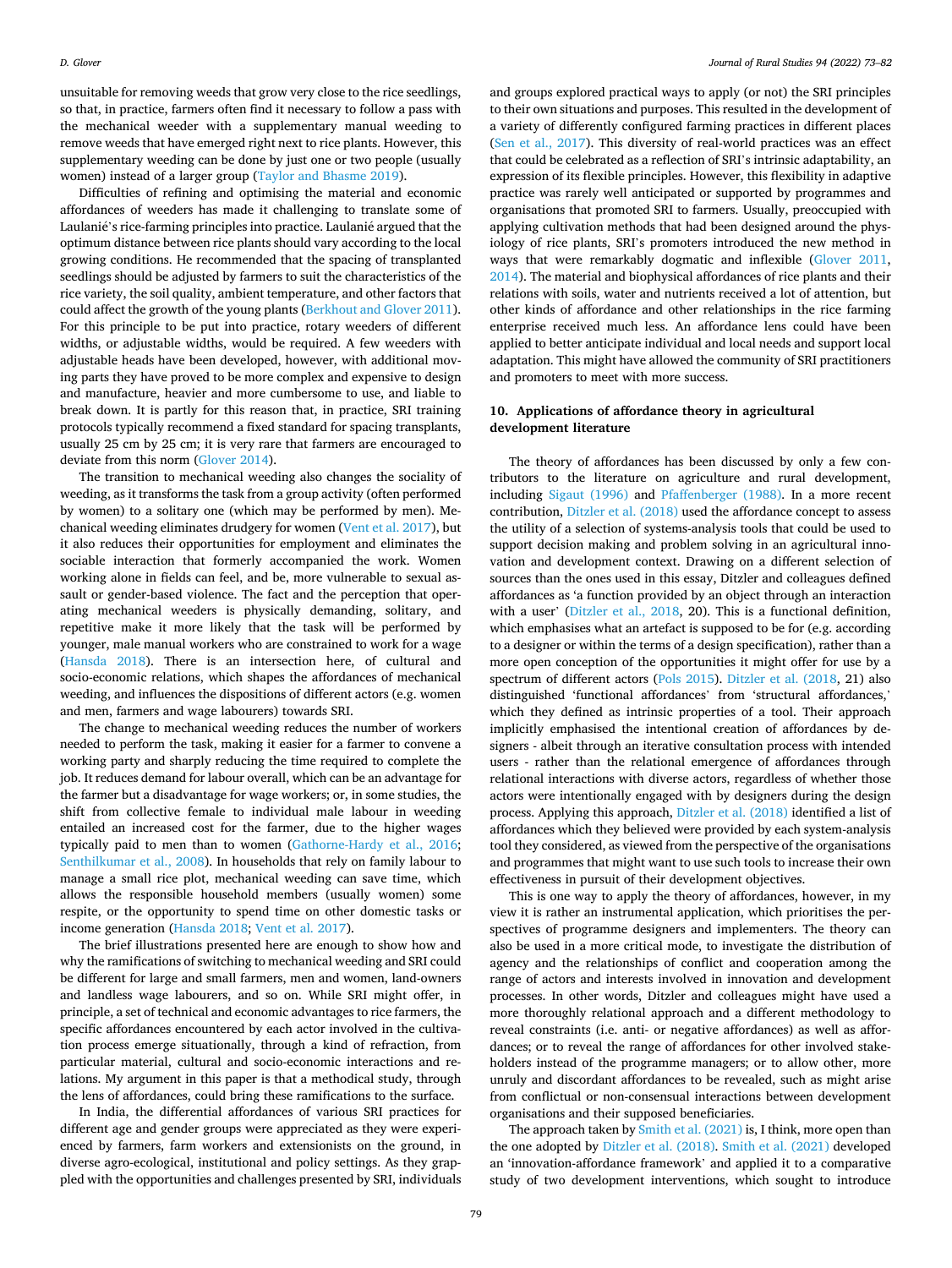<span id="page-7-0"></span>Climate-Smart Agriculture (CSA) to farmers in the Usambara Mountains, Tanzania. They considered the discrete affordances made available to farmers by the orgware, hardware and software of the two CSA interventions. In common with critiques of many such development interventions, Smith and her co-authors found that the design and especially the implementation processes of the two CSA projects generated affordances that were more likely to benefit the better resourced, more privileged, more capable and better connected farmers in the two targeted communities. As I have argued in this paper, the affordance lens helped [Smith et al. \(2021\)](#page-9-0) to expose why and how this process of differential inclusion and marginalisation occurs. Their study neatly illustrates the potential for affordances to be used to inform the design, implementation and evaluation of development interventions.

A very recent study by [Obeng Adomaa et al. \(2022\)](#page-9-0) is another in which the authors applied the affordance concept to an agricultural case. They showed how the potentially beneficial affordances of pruning practices for cocoa cultivation became gradually more inflexible and constrained as they were translated, in a short series of steps, from the domain of applied agronomic research, through extension manuals and training events, into farmers' technical repertoires. In this mediated journey from lab to field, abstract scientific knowledge about the vitality and productivity of cocoa trees was codified into simplified and standardised sets of pruning practices that were communicated in training manuals via diagrams and instructions. Along the way, some of the potential advantages of pruning practices for different cocoa farmers were obscured, and the potential to exploit pruning's affordances for different sites was lost – leading to a low uptake of the recommended practices, which disappointed evaluators. The study by [Obeng Adomaa](#page-9-0)  [et al. \(2022\)](#page-9-0) displays the authors' appreciation of the relational, situated and emergent qualities of affordances for different kinds of practitioners (e.g. scientists, extensionists, farmers) and in different 'sites' (e.g. research, extension, cultivation).

Another interesting application of affordance theory, overlapping with the field of agricultural and rural development, is a historical and political-ecological analysis of the affordances of the potato and their connections to the wider political economies of different locations where potatoes have been cultivated [\(Nally and Kearns 2020](#page-9-0)). Nally and Kearns' [\(2020\)](#page-9-0) study explains how potatoes offered contrasting affordances and anti-affordances to peasants, colonisers, plantation owners, land owners and capitalists in the contrasting settings of Latin America and Ireland; and that these affordances were modified through time to facilitate the appropriation of land, accumulation of capital and immiseration of poor people. Nally and Kearns' study expressly confirms the view advanced in this paper, that the theory of affordances can be used to expose the politics of agrarian technology and technological change in agriculture.

The affordance concept can be compared with the notion that a given place and time presents a spectrum of different 'landscapes of opportunity' to the assortment of people and groups inhabiting that situation, depending on their individual capabilities as well as the contingencies of the moment [\(Sumberg et al., 2019\)](#page-9-0). [Sumberg et al. \(2019\)](#page-9-0) distinguish opportunities, which are realisable livelihood and career options as seen from the perspective of a certain individual, from possibilities, which are economic activities that are theoretically or objectively present in the situation, yet some of them may be out of reach for some people. Their conceptual framework clearly describes phenomena that are perceptual, relational and interactional in the same way as affordances. For example, the theoretical possibilities must first be perceived, and the ability to perceive them is conditioned by each person's experience, awareness, expectations, self-confidence, social connections, and so on. Once perceived, the possibilities will quickly be sorted into categories, depending on whether the individual concerned is able to see them as a realistic opportunity for them, something out of reach, or something potentially attainable if only they could overcome an obstacle, such as by acquiring a professional qualification, accumulating some savings, or getting a loan. Some possibilities will be temporarily or permanently out of reach to some people and groups, thanks to biophysical limitations, socio-economic constraints, social or spatial isolation, or restrictive cultural norms.

The distinction which I have explored in this article, between affordances seen as objectively observable and quantifiable characteristics of objects and environments, and affordances understood as perceptions arising in the minds of people encountering those objects and environments, seems to remind some people of the capabilities approach, a paradigmatic theory of development economics that was originally proposed by Amartya Sen, then elaborated by Martha Nussbaum and others. The capabilities approach distinguishes between *functionings* and *capabilities*, where functionings are understood as the actual practices and states that constitute a person's being and doing, while capabilities are defined as a person's substantive freedom to engage in or achieve a range of functionings, which are feasible for that person. A person's 'capability set' depends on their capacity to act (their agency) ([Alkire 2002](#page-8-0)).

Affordances have a similar character, in that they emerge out of the relations between the real and measurable characteristics of objects and environments on one hand and, on the other hand, the capacities of human beings who encounter those objects and environments to interact with them and exploit the opportunities they present. The capabilities approach and the theory of affordances also share an ability to accommodate change: A person's capability set can change (for example, enlarge or contract) depending either on changes in the context that surrounds them, or changes in that person's capacities to perceive and act upon opportunities that exist in that context. Similarly, the affordances of a situation may change when the context changes over time (e. g. a change in government policy, illness in the family, or a natural disaster) and when the person's capacity changes (e.g. their experience enlarges, their skill and confidence increase, or they grow stronger or weaker).

A possible point of contrast between the capabilities approach and the way I have discussed affordances in this article relates to the way agency is conceived. Sen defines agency purposively, as the ability not merely to act – which, in a trivial sense, everybody can do – but to *pursue valued goals*. This normative element infuses the development process with a commitment to expanding freedom and empowering choice. In this paper, I have used a more open concept of agency, inspired by an ANT perspective on power as agency that is distributed asymmetrically through actor—networks [\(Arora and Glover 2017;](#page-8-0) [Stirling 2014](#page-9-0)). The value of this more open concept is in recognising analytically that the affordances of new technology can be negative as well as positive, constraining as well as empowering – and that the distribution of these opportunities, benefits, risks and costs will be uneven. Inequalities in power can be expressed, amplified and entrenched through technology; but technological innovation can also be used to attack and reduce inequalities by generating affordances that are inclusive, generous, and empowering.

#### **11. Conclusions and some methodological implications**

This paper has proposed that the theory of affordances should be used as a conceptual framework for thinking about the effects of technology and ramifications of innovation in agriculture. The paper has explained theoretically, and illustrated with examples from SRI, why and how the affordances of farming technologies are situational, different for different stakeholders, and dynamic. Based on an understanding of technologies as practices and processes of doing and making, the paper has described how the capacity to act with technical artefacts and systems – in other words, technological agency – is generated through affordances that arise from material, cultural and socioeconomic relationships between people and other entities in their surroundings. The affordances that emerge through these interactions and relations help to determine who is empowered and motivated to engage with a technology, and they influence the distribution of opportunities,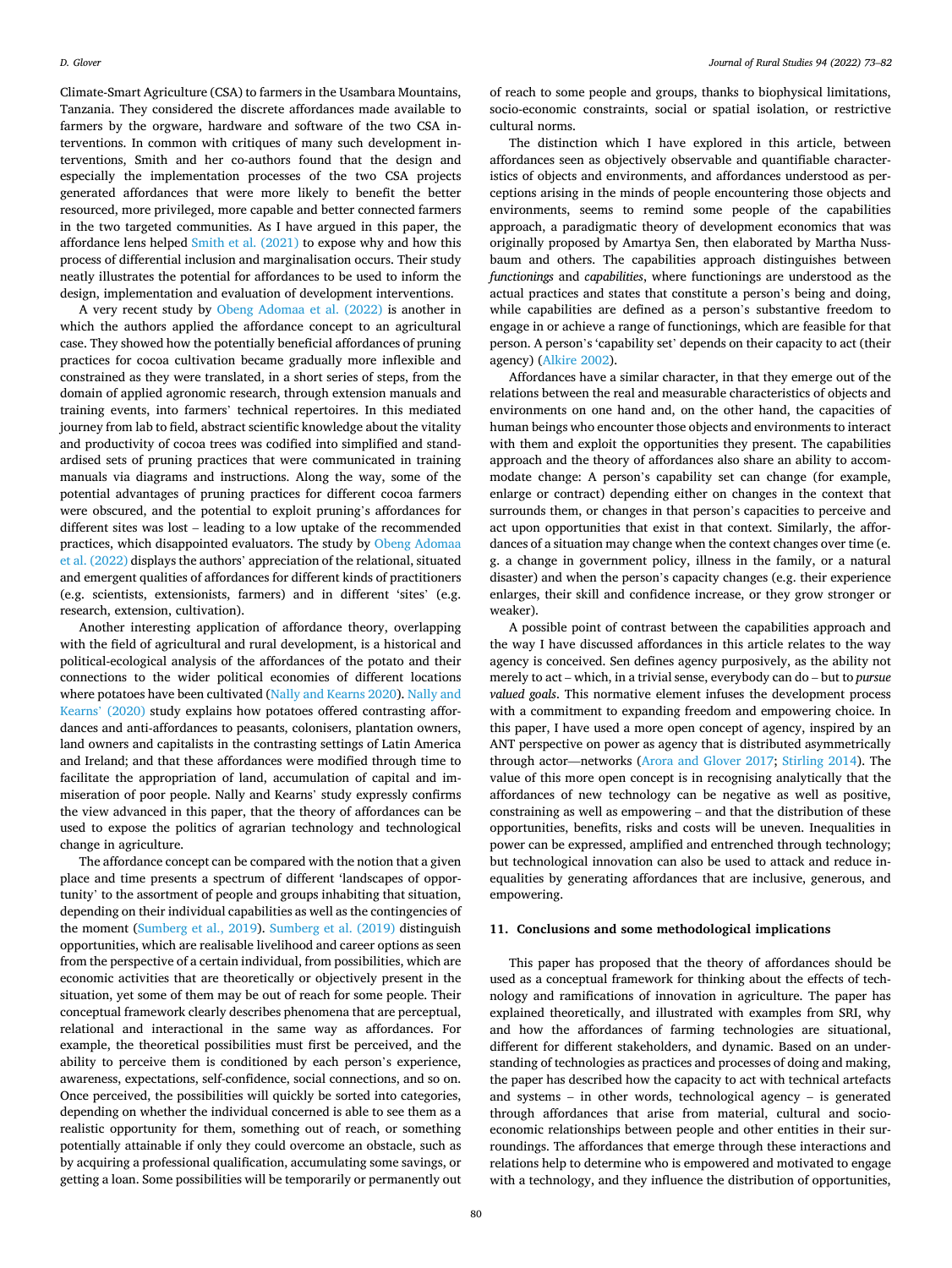<span id="page-8-0"></span>benefits, risks and costs that arise from that engagement. The affordances also describe the scope of practitioners' freedom to interpret, adapt and reconfigure a technological design to suit their own purposes and interests.

The paper's objective has been to suggest that the affordance concept can be practically useful to professionals and scholars working in the field of development-oriented agricultural research. On one hand, the theory of affordances can be used *ex ante* to guide developers of new technologies and designers and implementers of projects and programmes that aim to stimulate technological change in developingcountry agriculture. On the other hand, the theory can also be applied *ex post* by evaluators of agricultural development interventions, to identify the impacts of the interventions and investigate the mechanisms through which the impacts have arisen.

A range of research methods might be used to investigate the affordances of agricultural technology for different stakeholders and situations of interest. Darnhofer (2020) has discussed some of the methodological challenges involved in applying a thoroughly relational conception of agriculture, focusing on entangled relations rather than discrete subjects and their intentions towards objects. Her view is that this requires de-centring humans and their expressed intentions in scholarly accounts of farming practice. My own inclination, which I consider pragmatic, is to adopt the technographic assumption that human intentions and purposes are central to understanding agriculture or any technological practice, yet those intentions and purposes are not prior to or separate from the spatially and temporally situated practices, techniques, embodied skills, communications and tools which they involve, or the traditions and cultures which they express. This implies an eclectic tool-kit of methods, comprising a strong emphasis on observational and descriptive methods, but not excluding the accounts which practitioners, designers and technicians themselves provide ([Jansen and Vellema 2011](#page-9-0); Buob et al. 2019). As a contributor to the field of Development Studies, I am also inclined towards participatory methods of enquiry.

[Pols \(2012\)](#page-9-0) suggests a different way to contemplate the methodical steps which could be used to capture and study affordances. He argues that the actions which are afforded by an artefact can be described at four different levels of increasing abstraction: how the artefact can be manipulated ('manipulation opportunities'), what the reliable effects of those manipulations will be ('effect opportunities'), what can be done with the whole artefact (or technical system) in itself ('use opportunities'), and what can be done with the whole artefact as component of a socio-technical system ('activity opportunities') ([Pols 2012,](#page-9-0) 114,120). Evidently, different methods are likely to be needed in order to uncover affordances at different levels of abstraction, for example, the manipulation opportunities might be discovered via direct observation, photography or personal experimentation, whereas the activity opportunities might require an understanding of the user's implied motivations or expressed intentions (explored in interviews or through revealed preferences), situated in the context of a political economy analysis or social network analysis. This reaffirms the need for a flexible, bespoke tool-kit of mixed methods assembled for the purpose in view; and suggests the value of inter- and transdisciplinary collaboration (e.g. economists, technographers, agronomists and engineers generating new knowledge and technologies in cooperation with farmers or other practitioners).

#### **Author statement**

**Dominic Glover:** Conceptualization; Methodology; Investigation; Writing - Original Draft; Writing - Review & Editing.

#### **Funding**

This research did not receive any specific grant from funding agencies in the public, commercial, or not-for-profit sectors.

#### **Declaration of competing interest**

None.

#### **Acknowledgements**

The argument in this paper owes a lot to my former colleagues at Wageningen University in the Netherlands, especially Harro Maat, who first told me about 'Norman doors.' I am grateful to the participants in the IDS colloquium, 'Affordances and Opportunity Landscapes,' which took place on 25 April 2018, especially my co-presenters in that meeting, Jim Sumberg (IDS) and Becky Faith (IDS), our discussant Saurabh Arora (SPRU, University of Sussex), and our facilitator Sung Kyu Kim (IDS and SPRU). I'm grateful to Tony Roberts (IDS) for insightful and helpful comments and suggestions on an earlier draft. I am also grateful to Auke Pols, Sally Brooks and Laurens Klerkx for sharing literature on affordances, the journal's editor, Damian Maye, and three anonymous peer reviewers for their insightful comments and criticisms of an earlier draft. Finally, I thank Rachel Sabates-Wheeler (IDS) for arranging financial support to help me finish writing this paper.

#### **References**

- [Akrich, M., 1992. The de-scription of technical objects. In: Bijker, W.E., Law, J. \(Eds.\),](http://refhub.elsevier.com/S0743-0167(22)00100-0/sref2) [Shaping Technology/Building Society: Studies in Sociotechnical Change. MIT Press,](http://refhub.elsevier.com/S0743-0167(22)00100-0/sref2)  [Cambridge, Mass, pp. 205](http://refhub.elsevier.com/S0743-0167(22)00100-0/sref2)–224.
- Alkire, S., 2002. Valuing Freedoms: Sen'[s Capability Approach and Poverty Reduction.](http://refhub.elsevier.com/S0743-0167(22)00100-0/sref3) [Oxford University Press, Oxford, UK.](http://refhub.elsevier.com/S0743-0167(22)00100-0/sref3)
- [Arora, S., Glover, D., 2017. Power in practice: insights from technography and actor](http://refhub.elsevier.com/S0743-0167(22)00100-0/sref4)[network theory for agricultural sustainability. In: STEPS Working Paper 100. STEPS](http://refhub.elsevier.com/S0743-0167(22)00100-0/sref4)  [Centre, Brighton, UK](http://refhub.elsevier.com/S0743-0167(22)00100-0/sref4).
- [Berkhout, E., Glover, D., 2011. The Evolution of the System of Rice Intensification as a](http://refhub.elsevier.com/S0743-0167(22)00100-0/sref5) [Socio-Technical Phenomenon: A Report to the Bill](http://refhub.elsevier.com/S0743-0167(22)00100-0/sref5) & Melinda Gates Foundation. [Wageningen University and Research Centre, Wageningen, NL](http://refhub.elsevier.com/S0743-0167(22)00100-0/sref5).
- Berkhout, Ezra, Glover, Dominic, Kuyvenhoven, Arie, 2015. On-farm impact of the system of rice intensification (SRI): evidence and knowledge gaps. Agric. Syst. 132, 157–166. [https://doi.org/10.1016/j.agsy.2014.10.001.](https://doi.org/10.1016/j.agsy.2014.10.001)
- Berthet, Elsa T., Hickey, Gordon M., Klerkx, Laurens, 2018. Opening design and innovation processes in agriculture: insights from design and management sciences and future directions. Agric. Syst. 165, 111–115. [https://doi.org/10.1016/j.](https://doi.org/10.1016/j.agsy.2018.06.004) [agsy.2018.06.004.](https://doi.org/10.1016/j.agsy.2018.06.004)
- Buob, Baptiste, Chevallier, Denis, Gosselain, Olivier P., 2019. Technographies. Dans la trousse à outils de celles et ceux qui travaillent sur la technique. Tech. Cult. 71 (1), 10–25. [https://doi.org/10.4000/tc.11926.](https://doi.org/10.4000/tc.11926)
- [Callon, Michel, 1986. Some Elements of a Sociology of Translation: Domestication of the](http://refhub.elsevier.com/S0743-0167(22)00100-0/optSr5ggx0Ch1)  [Scallops and the Fishermen of St Brieuc Bay. In: Law, John \(Ed.\), Power, Action and](http://refhub.elsevier.com/S0743-0167(22)00100-0/optSr5ggx0Ch1)  [Belief: A New Sociology of Knowledge. Routledge](http://refhub.elsevier.com/S0743-0167(22)00100-0/optSr5ggx0Ch1) & Kegan Paul, London, UK.
- [Callon, M., 1987. Society in the making: the study of technology as a tool for sociological](http://refhub.elsevier.com/S0743-0167(22)00100-0/sref9)  [analysis. In: Bijker, W.E., Hughes, T.P., Pinch, T.J. \(Eds.\), The Social Construction of](http://refhub.elsevier.com/S0743-0167(22)00100-0/sref9)  [Technological Systems: New Directions in the Sociology and History of Technology.](http://refhub.elsevier.com/S0743-0167(22)00100-0/sref9)  [MIT Press, Cambridge, Mass, pp. 83](http://refhub.elsevier.com/S0743-0167(22)00100-0/sref9)–103.
- Costall, Alan, 1995. Socializing affordances. Theor. Psychol. 5 (4), 467–481. [https://doi.](https://doi.org/10.1177/0959354395054001)  [org/10.1177/0959354395054001.](https://doi.org/10.1177/0959354395054001)
- Dant, Tim, 1998. Playing with things: objects and subjects in windsurfing. J. Mater. Cult. 3 (1), 77–95. <https://doi.org/10.1177/135918359800300104>.
- [Dant, Tim, 2005. Materiality and Society. Open University Press, Maidenhead, UK](http://refhub.elsevier.com/S0743-0167(22)00100-0/sref12). Darnhofer, Ika, 2020. Farming from a process-relational perspective: making openings for change visible. Sociol. Rural. 60 (2), 505–528. [https://doi.org/10.1111/](https://doi.org/10.1111/soru.12294) [soru.12294](https://doi.org/10.1111/soru.12294).
- Ditzler, Lenora, Klerkx, Laurens, Chan-Dentoni, Jacqueline, Posthumus, Helena, Krupnik, Timothy J., Ridaura, Santiago López, Andersson, Jens A., Baudron, Frédéric, Groot, Jeroen C.J., 2018. Affordances of agricultural systems analysis tools: a review and framework to enhance tool design and implementation. Agric. Syst. 164, 20–30. [https://doi.org/10.1016/j.agsy.2018.03.006.](https://doi.org/10.1016/j.agsy.2018.03.006)
- [Fayard, Anne-Laure, Weeks, John, 2014. Affordances for practice. Inf. Organ. 24 \(4\),](http://refhub.elsevier.com/S0743-0167(22)00100-0/sref15) 236–[249](http://refhub.elsevier.com/S0743-0167(22)00100-0/sref15).
- Gaddefors, Johan, Korsgaard, Steffen, Bruun Ingstrup, Mads, 2020. Regional development through entrepreneurial exaptation: epistemological displacement, affordances, and collective agency in rural regions. J. Rural Stud. 74, 244–256. <https://doi.org/10.1016/j.jrurstud.2019.10.010>.
- Seshia Galvin, Shaila, 2018. Interspecies relations and agrarian worlds. Annu. Rev. Anthropol. 47 (1), 233–249. [https://doi.org/10.1146/annurev-anthro-102317-](https://doi.org/10.1146/annurev-anthro-102317-050232) [050232](https://doi.org/10.1146/annurev-anthro-102317-050232)
- Gathorne-Hardy, Alfred, Narasimha Reddy, D., Venkatanarayana, M., Harriss-White, Barbara, 2016. System of Rice Intensification provides environmental and economic gains but at the expense of social sustainability — a multidisciplinary analysis in India. Agric. Syst. 143, 159–168. [https://doi.org/10.1016/j.](https://doi.org/10.1016/j.agsy.2015.12.012) [agsy.2015.12.012.](https://doi.org/10.1016/j.agsy.2015.12.012)